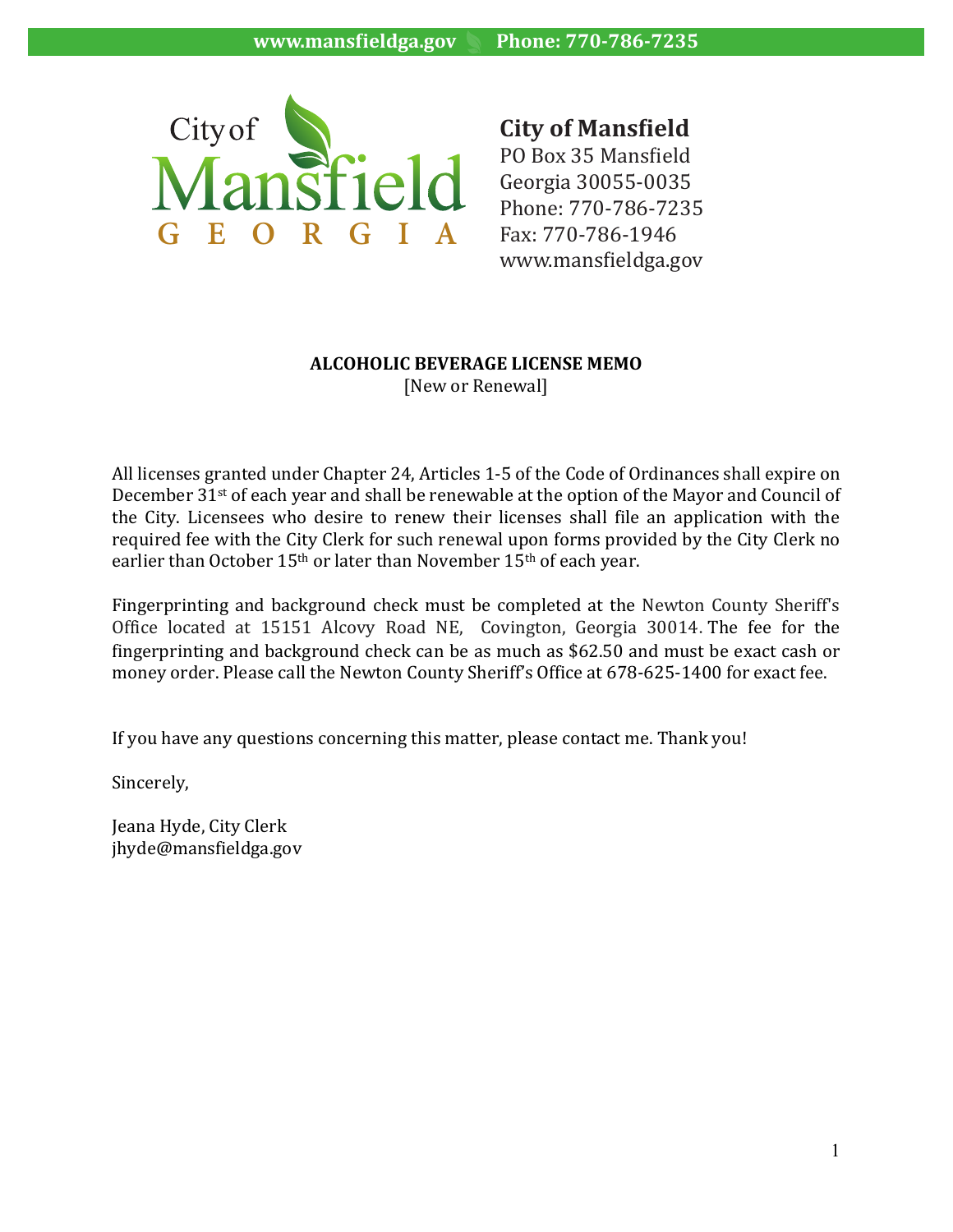#### **APPLICATION FOR ALCOHOLIC BEVERAGE LICENSE <b>[NEW OR RENEWAL]**

This license is a privilege conditional on the holder meeting all standards for such licenses and operating regulations applicable thereto set out in city ordinances and Georgia Law. Failure to meet such standards or to comply with such operating regulations shall subject the holder to the license being revoked following notice and hearing.

**CALCULATION OF BASIC LICENSE FEE Classification:** (\*For wine, see bottom of page 2 of packet for additional information required).

| Classification                                        | <b>Application Fee</b> | License Fee     |
|-------------------------------------------------------|------------------------|-----------------|
| On premises consumption - Beer/Malt                   | \$200.00               | \$500.00        |
| *On premises consumption - Wine                       | \$200.00               | \$500.00        |
| Retail - Beer/Malt                                    | \$200.00               | \$500.00        |
| Retail - Wine                                         | \$200.00               | \$500.00        |
| Non-Profit or Charitable Organization                 |                        | $\Box$ \$250.00 |
| (cost per classification)                             |                        |                 |
| Bond (cost per classification) carried over each year |                        | \$250.00        |
| <b>TOTAL LICENSE FEE DUE:</b>                         |                        |                 |

**PURPOSE OF APPLICATION** (\*Depending on selection, Notice in Legal Organ may be required.)

 \*Classification Change/Addition (bond may be required)

\*New Owner (fingerprinting is required once and background check is required every year at renewal)

 $\overline{\phantom{a}}$ 

\*Other Change (specify)

### **BUSINESS INFORMATION:**

| Name of Business                        |                |                        |                                    |
|-----------------------------------------|----------------|------------------------|------------------------------------|
| $\Box$ Individual<br>Type of Business L |                | Corporation            | Partnership                        |
| <b>Location Address</b>                 |                |                        |                                    |
| Mailing Address (if different)          |                |                        |                                    |
| <b>Contact Name</b>                     |                | <b>Business Number</b> |                                    |
| Fax Number                              | E-mail Address |                        |                                    |
| Are you a United States citizen?        | Yes            | No.                    | See Alcohol Ordinance Section 4-52 |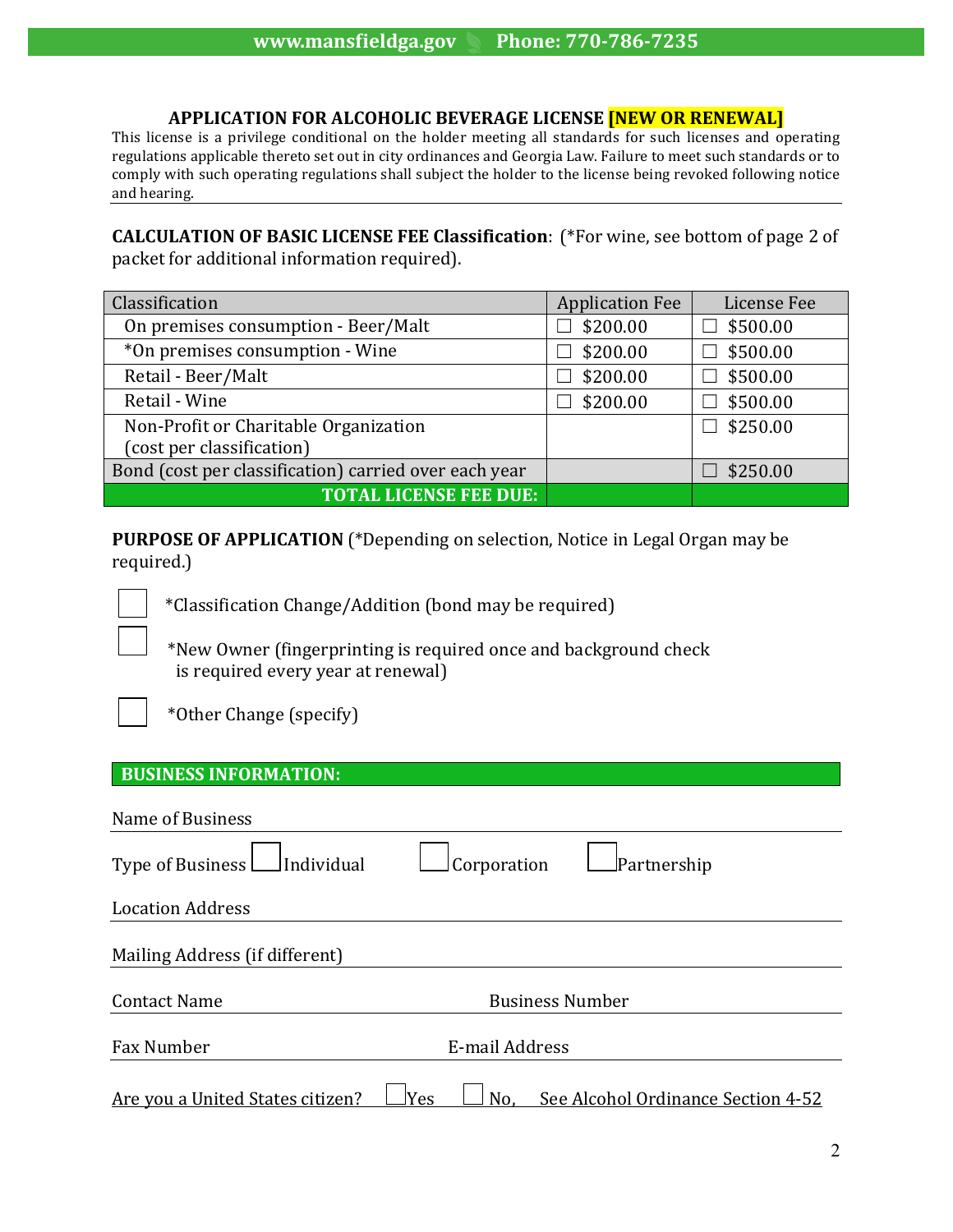# **COMPLETE ONE OF THE FOLLOWING (A, B OR C):**

**\***Federal Work Auth. User Identification No.: Authorization Date: 

### **A. IF APPLICANT IS AN INDIVIDUAL:**

Name

Date of Birth **Social Security Number** Social Security Number

Motor Vehicle Operator's License No. (Attach copy)

Address of Residence

City, State, Zip **Contact Number** 

**B. IF APPLICANT IS A PARTNERSHIP OR LLC:** (Attach a listing of each partner, including name, home number of each and motor vehicle license for each). \_\_\_\_\_\_\_\_% interest. for each.

Name of Partnership or LLC

Address 

City, State, Zip

**C.** IF APPLICANT IS A CORPORATION: (Attach a listing of any person with more than a five percent  $(5%)$  interest in the business, either directly or indirectly and a copy of motor vehicle license for each).  $\frac{1}{2}$  motor vehicle license for each).

Name of Corporation

Address 

City, State, Zip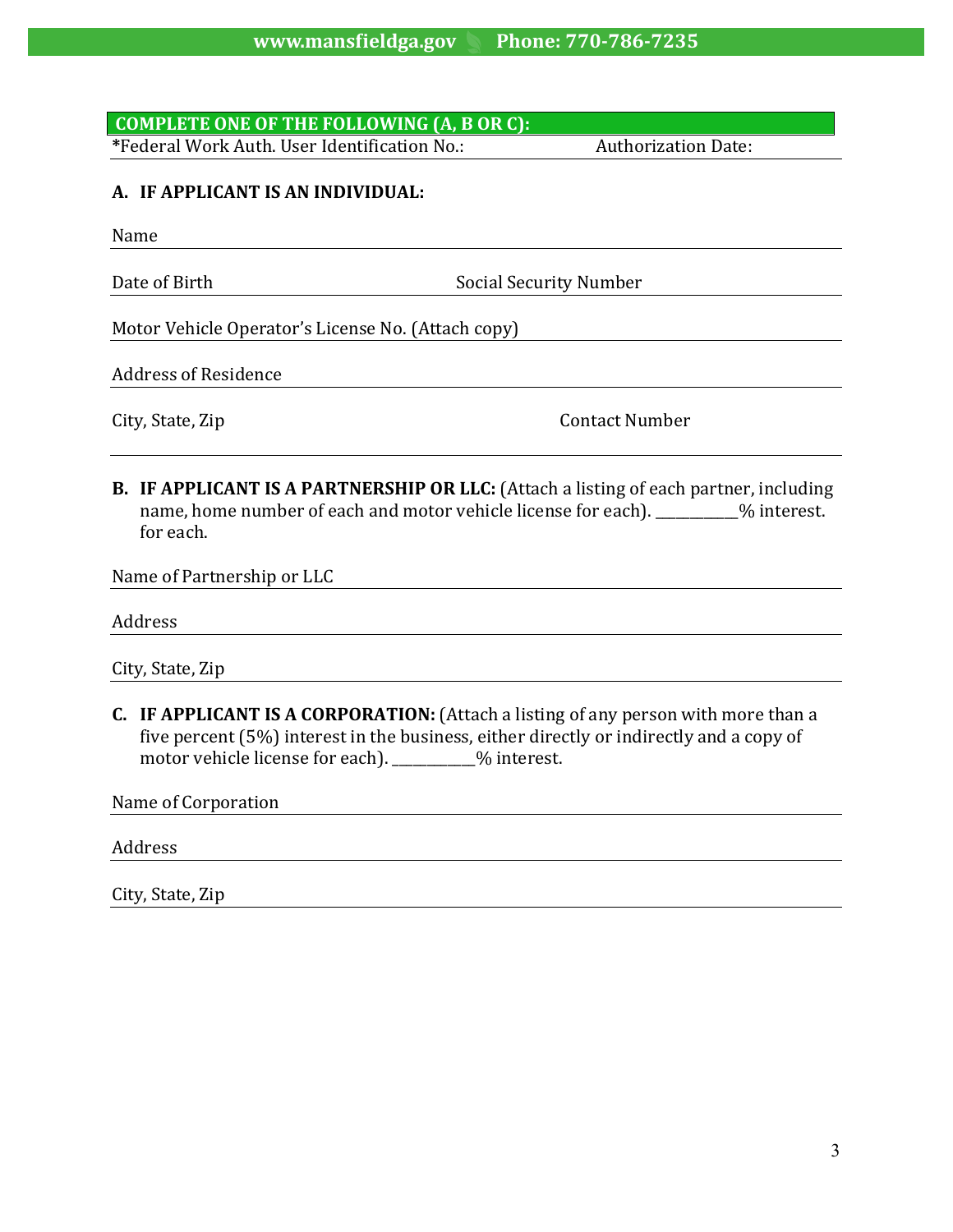#### www.mansfieldga.gov Phone: 770-786-7235

### **DISCLOSURE OF FELONY/OTHER CONVICTIONS OR OFFENSES**

Is there anyone connected with this business that has been convicted of a felony or a crime involving moral turpitude?

 $\Box$  No If yes, please in detail and include dates, charges and disposition.  $\Box$  Yes

City or county law for a criminal offense involving alcoholic beverages, gambling or tax law violations?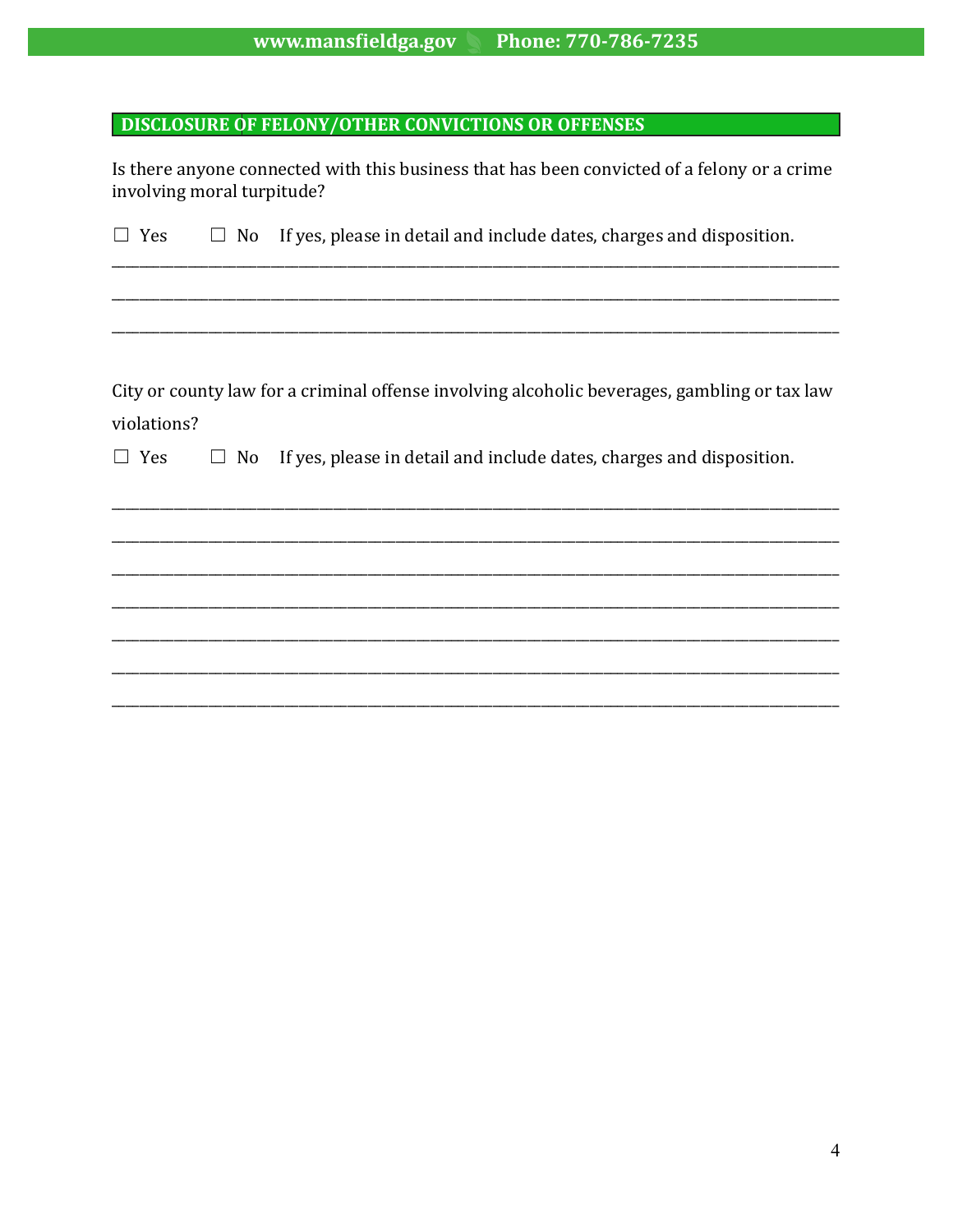# **www.mansfieldga.gov Phone: 770-786-7235**

| <b>TYPE OF BUSINESS</b>                                          |                                                   |  |  |  |
|------------------------------------------------------------------|---------------------------------------------------|--|--|--|
| Restaurant<br>$\Box$ Club                                        | Supermarket<br>$\Box$<br>$\Box$ Convenience Store |  |  |  |
|                                                                  |                                                   |  |  |  |
| Will live entertainment be offered? $\Box$ Yes<br>N <sub>o</sub> |                                                   |  |  |  |
|                                                                  |                                                   |  |  |  |
|                                                                  |                                                   |  |  |  |

# **FOR RESTAURANTS ONLY**

| (e) Do you have a full service kitchen? $\Box$ Yes $\Box$ No                                  |
|-----------------------------------------------------------------------------------------------|
|                                                                                               |
|                                                                                               |
| (h) Is the place of business in full compliance with the definition of "Restaurant" under the |
| City of Mansfield Malt Beverages and Wine Ordinance? $\Box$ Yes<br>$\Box$ No                  |
|                                                                                               |
| FOR SUPERMARKET/CONVENIENCE STORE ONLY                                                        |
|                                                                                               |
| (a) Number of square feet of total floor area: _________________________________              |
| (b) Number of square feet devoted to the sale of groceries/food products: _____________       |
| (c) Is the establishment devoted principally to the retail sale of groceries and food         |
| products? $\Box$ Yes $\Box$ N                                                                 |
|                                                                                               |
|                                                                                               |
|                                                                                               |
|                                                                                               |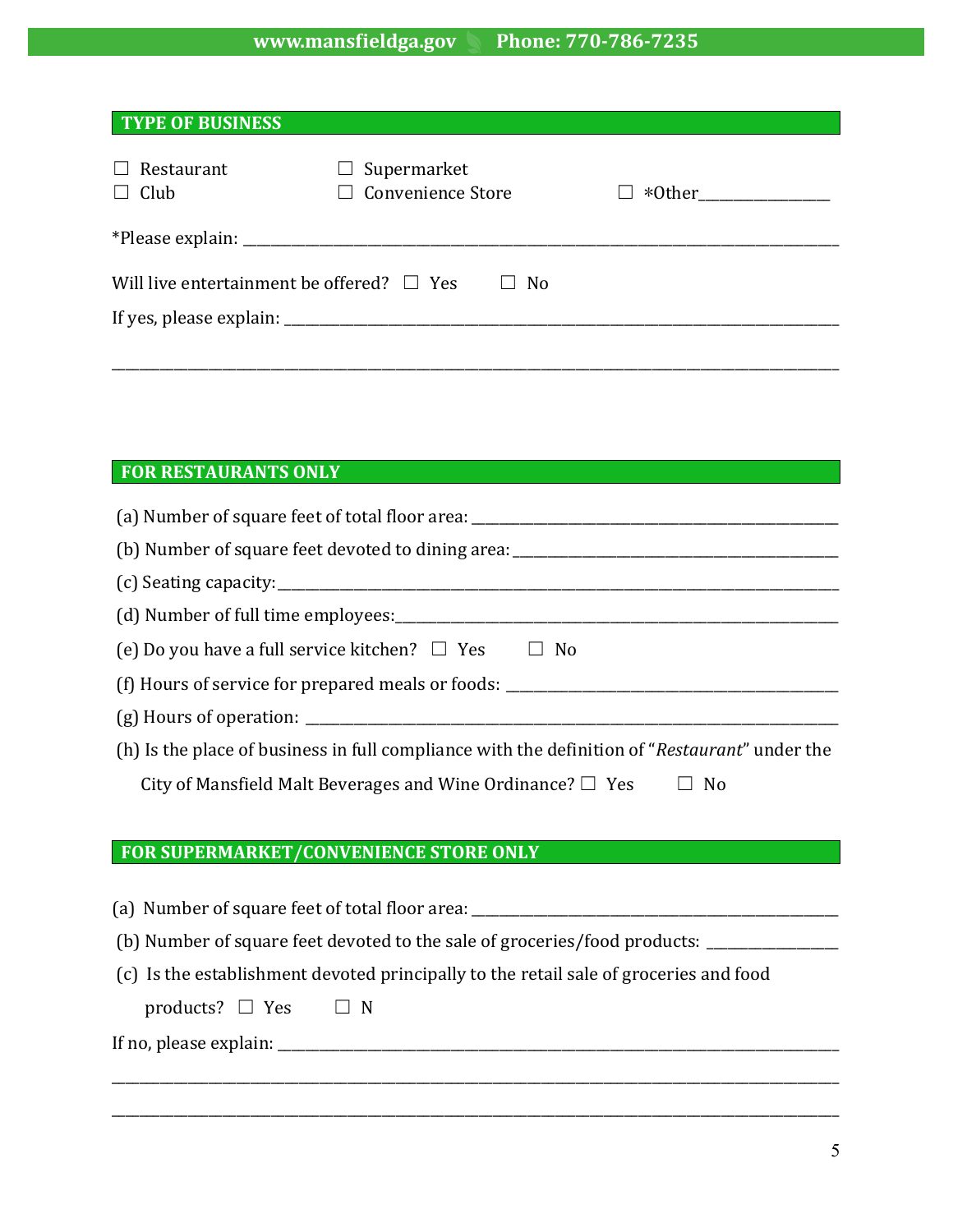#### **FOR ALL LICENSE**

Name and address of property owner (land and building) where the business will be located:

List the names and addresses of all persons having any beneficial ownership interest in and to the land and building on and in which the business is located:

List all other businesses engaged in the sale of alcoholic beverages that any of the persons, firms, or corporations herein listed are interested in, by, or associated with in any way whatsoever:

#### **SWORN OATH AND ACKNOWLEDGEMENT**

I solemnly affirm, subject to the penalties for false swearing as provided under Georgia Law, all information required in this application and supporting documents for a license to sell alcoholic beverage in the City of Mansfield, Georgia is true and correct to the best of my knowledge and I fully understand that any false information may cause the denial or revocation of said license. Should any changes occur during the year for which a license is issued pursuant to this application, which require a different answer to any question contained in this application, such change will be reported as a written amendment to this application within five  $(5)$  days of the change.

I further affirm that I am at least twenty-one (21) years of age and a legal resident of the United States. I have not been convicted of a felony or any violation of the law of this state or any other state, relating to the sale of alcoholic beverages, or possession, distribution, transportation, or manufacture, or sale of a controlled substance within the ten (10) year period immediately preceding the filing of this application. Furthermore, I have not employed anyone that has been convicted of a felony, or any violation of the law of this state or any other state, relating to the sale of alcoholic beverages, or possession, distribution, transportation, or manufacture, or sale of a controlled substance within the five (5) year period immediately preceding the filing of this application.

| Print Full Name                        | Date                        |
|----------------------------------------|-----------------------------|
| Signature of Applicant                 | Title                       |
| SWORN TO AND SUBSCRIBED BEFORE ME THIS | <b>NOTARY PUBLIC</b>        |
| DAY OF                                 | My Commission Expires: ____ |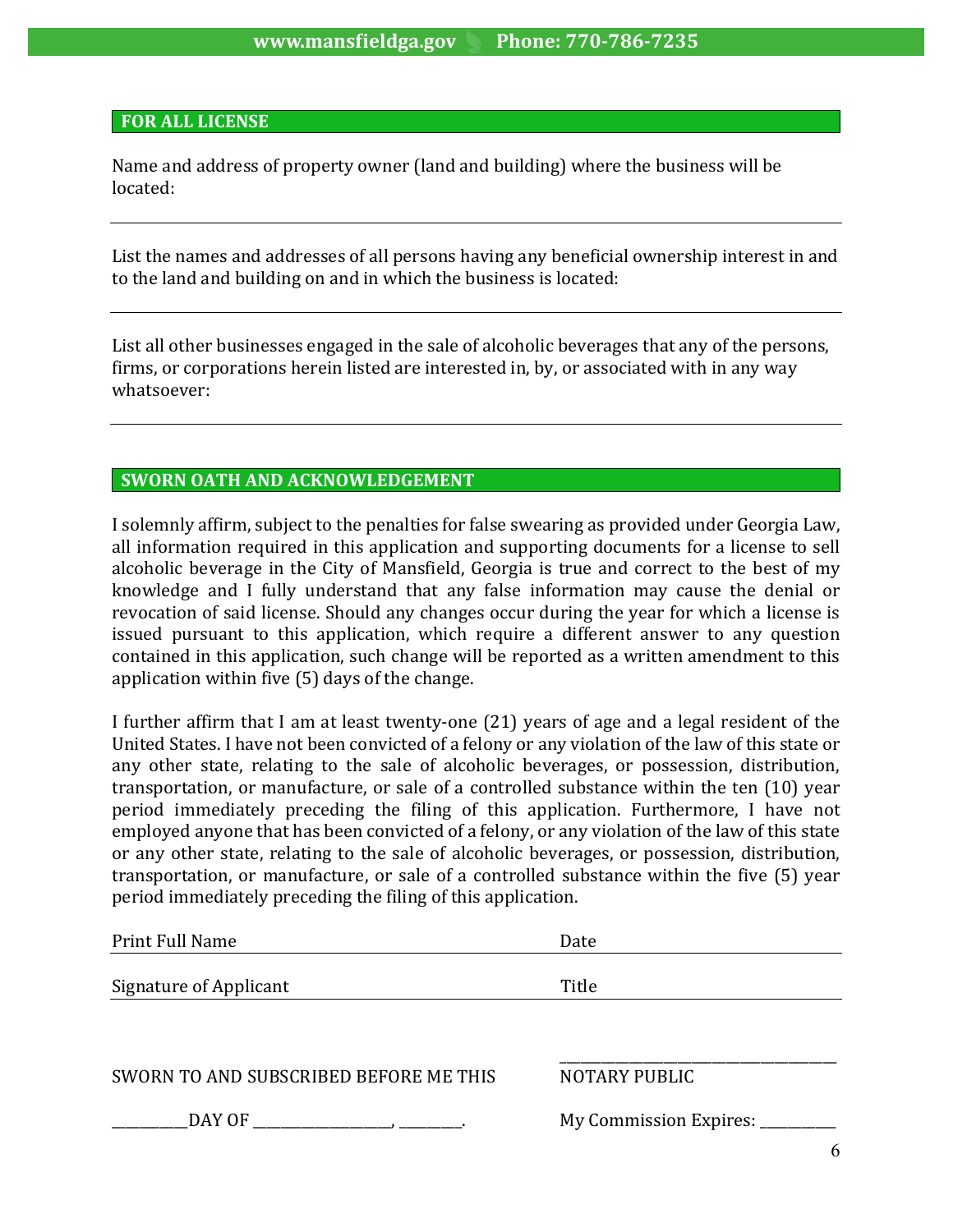#### **RELEASE OF CRIMINAL HISTORY CONSENT FORM**

A separate form must be completed for whomever the license is issued to and the designated manager for individual business or partnerships. Corporations should complete forms for officers and the designated manager.

| Last Name                                                                                | First Name |        | Middle Name | Date of Birth | Race | Gender     |
|------------------------------------------------------------------------------------------|------------|--------|-------------|---------------|------|------------|
|                                                                                          |            |        |             |               |      |            |
| Social Security Number                                                                   |            | Height | Weight      | Eye Color     |      | Hair Color |
|                                                                                          |            |        |             |               |      |            |
| <b>Street Address</b>                                                                    |            |        | City        | <b>State</b>  |      | Zip        |
| <b>AUTHORIZATION:</b> City of Mansfield to receive my criminal history record from GCIC. |            |        |             |               |      |            |

| SIGNATURE OF APPLICANT |                                        |
|------------------------|----------------------------------------|
| (SEAL)                 | SWORN TO AND SUBSCRIBED BEFORE ME THIS |
|                        |                                        |
|                        | <b>NOTARY PUBLIC</b>                   |
|                        | My Commission Expires: ___             |

(Note: Unless all blanks are completed on this form and the form is notarized, no information will be released.) Rules of Georgia Crime information Center Council Chapter (GCIC) Section 140-02 04, Criminal Justice Information Exchange and Discrimination. Amended.

Criminal justice agencies may disseminate criminal history records to private persons, businesses, public agencies, political subdivisions, authorities and instrumentalities, including state or federal licensing and regulatory agencies, or to their designated representatives. For dissemination purposes, criminal history record information: except information relating to any arrest or charges disposed of under the provisions of the Georgia First Offender Act shall not be provided after the person has been discharged from First Offender status and exonerated of the charge. At the time of each request requestors shall provide the fingerprints or the signed and notarized consent of a person whose record is requested. The signed and notarized consent must be in a format approved by GCIC and must include the person's full name, address, social security number, race, sex and date of birth. Criminal justice agencies which disseminate criminal history records to private individuals and to public and private agencies shall advise all requestors that if an employment or licensing decision adverse to the record subject is made, the record subject must be informed by the individual or agency making the adverse decision of all information pertinent to that decision. This disclosure must include information that a criminal history check was made, the specific contents of the record, and the effect the record had upon the decision.

I acknowledge that I have read and reviewed the Non-Criminal Justice Applicant's Privacy Rights and Privacy Act Statement as stated on pages  $11 \& 12$ . Initials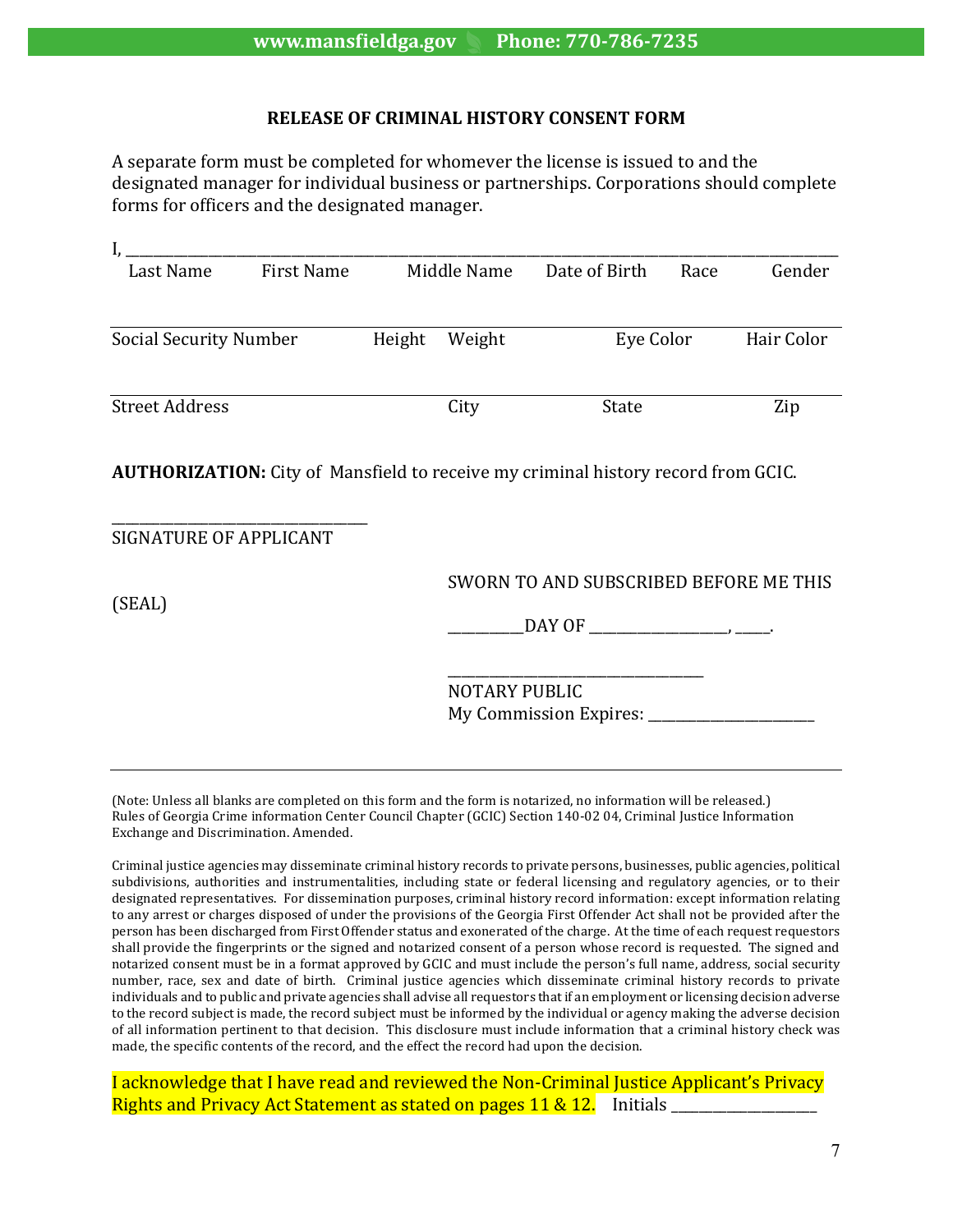#### **PRIVATE EMPLOYER AFFIDAVIT PERSUANT TO O.C.G.A. 36-60-6(d) E-VERIFY AFFIDAVIT**

By executing this affidavit for an occupational tax license to operate a business as referenced in O.C.G.A.  $36-60-6$ (d), from the City of Mansfield, Georgia, the undersigned applicant representing the private employer known as (state business name)

\_\_\_\_\_\_\_\_\_\_\_\_\_\_\_\_\_\_\_\_\_\_\_\_\_\_\_\_\_\_\_\_\_\_\_\_\_\_\_\_\_\_\_\_\_\_\_\_\_\_\_\_\_\_\_\_\_\_\_\_\_\_\_\_\_\_\_\_\_\_\_\_\_\_\_\_\_\_\_\_\_\_\_\_\_\_\_\_\_\_\_\_\_\_\_\_\_ Verifies one of the following with respect to my application for the above mentioned document (check a or b):

a. On July 1, 2012, the individual firm, or corporation employs more than one hundred (100) employees and has registered with and utilizes the federal work authorization program commonly known as E-Verify, or any subsequent replacement program, in accordance with the applicable provisions and deadlines established by O.C.G.A. 13-10-90. Furthermore the undersigned private employer hereby attests that its federal work authorization user identification number and date of authorization are as follows:

\_\_\_\_\_\_\_\_\_\_\_\_\_\_\_\_\_\_\_\_\_\_\_\_\_\_\_\_\_\_\_\_\_\_\_\_\_\_\_\_\_\_\_\_\_\_\_\_\_\_\_\_\_\_\_\_\_\_\_\_\_\_\_\_\_\_\_\_\_\_\_\_\_\_ Name of Private Employer

\_\_\_\_\_\_\_\_\_\_\_\_\_\_\_\_\_\_\_\_\_\_\_\_\_\_\_\_\_\_\_\_\_\_\_\_\_\_\_\_\_\_\_\_\_\_\_\_\_\_\_ \_\_\_\_\_\_\_\_\_\_\_\_\_\_\_\_\_\_\_\_\_\_\_\_\_ Federal Work Authorization User Id No Bate of Authorization

b. On July 1, 2013, the individual, firm, or corporation employs less than ten (10) employees and at this time is exempt from the applicable provisions and deadlines in O.C.G.A. 13-10-90.

In making the above representation under oath, I understand that any person who knowingly and willfully makes false, fictitious, or fraudulent statement or representation in an affidavit shall be guilty of a violation of O.C.G.A. 16-10-20, and face criminal penalties allowed by such statute.

Signature of Authorized Officer or Agent

Print Name of and Title of Authorized Officer, or Agent

SWORN TO AND SUBSCRIBED BEFORE ME THIS

(SEAL)

 $\Box$ DAY OF  $\Box$ 

\_\_\_\_\_\_\_\_\_\_\_\_\_\_\_\_\_\_\_\_\_\_\_\_\_\_\_\_\_\_\_\_\_\_\_\_\_\_\_\_\_\_\_\_\_ NOTARY PUBLIC 

My Commission Expires: \_\_\_\_\_\_\_\_\_\_\_\_\_\_\_\_\_\_\_\_\_\_\_\_

To register for the E-Verify Program, go to the U.S. Citizenship and Immigration Services website (www.uscis.gov).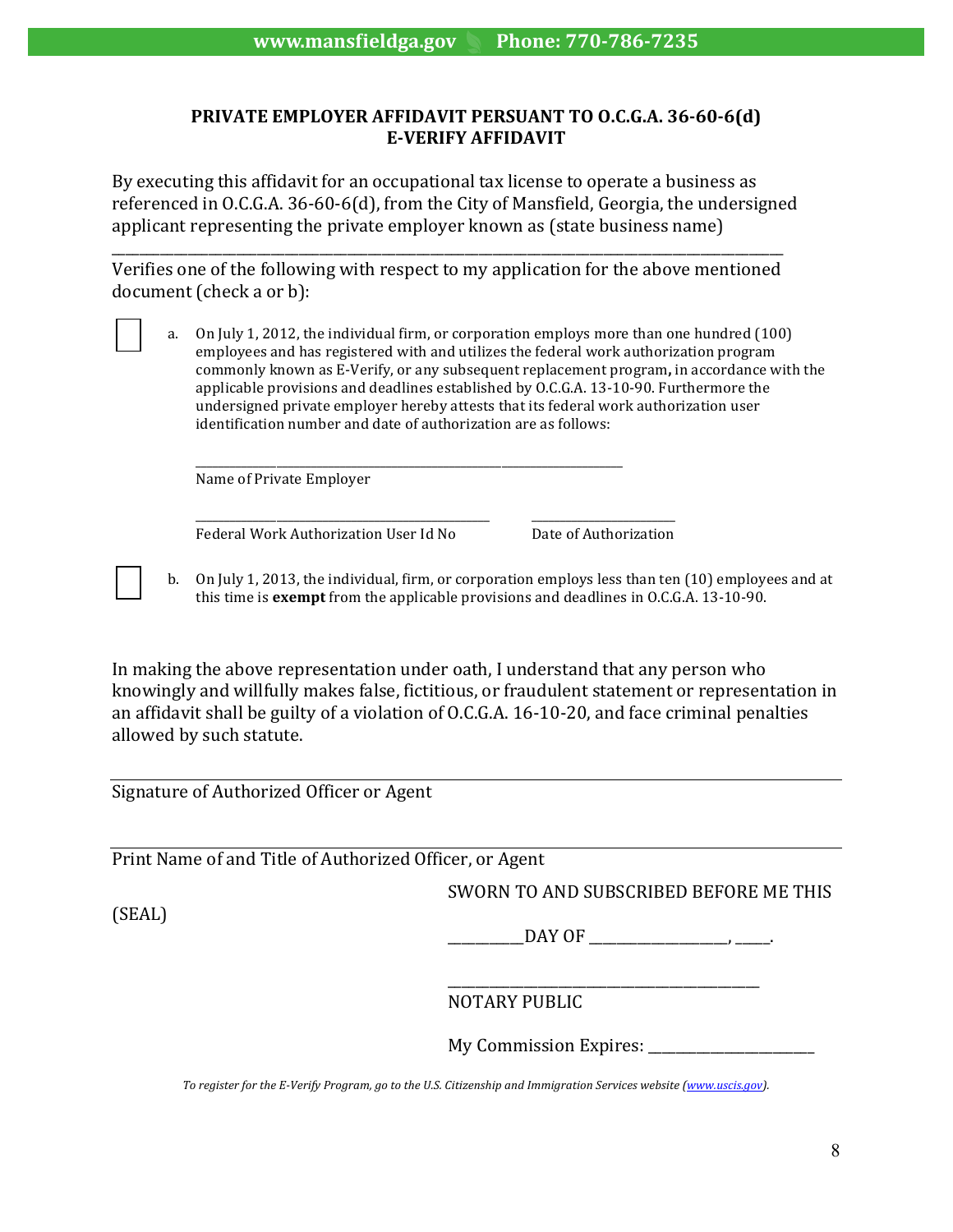This affidavit must be submitted by the person completing this application for the company that is requesting license. Please make sure you submit a copy of the identification document as required on the last page.

#### Affidavit Verifying Status for Public Benefit-Required by the Georgia Security and **Immigration Compliance Act SAVE AFFIDAVIT**

By executing this affidavit under oath, as an applicant for an occupational tax license or other public benefit as referenced in the Georgia Security and Immigration Compliance Act (O.C.G.A. 50-36-1), the undersigned applicant representing:<br>(name of business)

, verifies one of the following with respect to my application for a public benefit:

#### **I** am a United States citizen.

I am a legal permanent resident of the United States.

I am a qualified alien or non-immigrant under the Federal Immigration and Nationality Act with an alien number issued by the Department of Homeland **Security or other federal immigration agency.** 

a. My alien number issued by the Department of Homeland Security or **other federal immigration agency is:** 

The undersigned applicant also hereby verifies that he or she is 18 years of age or older and has provided at least one secure and verifiable document, as required by O.C.G.A. 50-36-1(c), with this affidavit.

\_\_\_\_\_\_\_\_\_\_\_\_\_\_\_\_\_\_\_\_\_\_\_\_\_\_\_\_\_\_\_\_\_\_\_\_\_\_\_\_\_\_\_\_\_\_\_\_\_\_\_\_

The secure and verifiable document provided with this affidavit can best be classified as:

In making the above representation under oath, I understand that any person who knowingly and willfully makes a false, fictitious, or fraudulent statement or representation in an affidavit shall be guilty of a violation of O. C.G.A 16-10-20, and face criminal penalties as allowed by such criminal statute.

Signature of Authorized Officer or Agent

Print Name of and Title of Authorized Officer, or Agent

SWORN TO AND SUBSCRIBED BEFORE ME THIS  $(SEAL)$   $DAY$   $OF$ 

> \_\_\_\_\_\_\_\_\_\_\_\_\_\_\_\_\_\_\_\_\_\_\_\_\_\_\_\_\_\_\_\_\_\_\_\_\_\_\_\_\_\_\_\_\_\_\_\_\_\_\_\_\_\_\_ NOTARY PUBLIC My Commission Expires: \_\_\_\_\_\_\_\_\_\_\_\_\_\_\_\_\_\_\_\_\_\_\_\_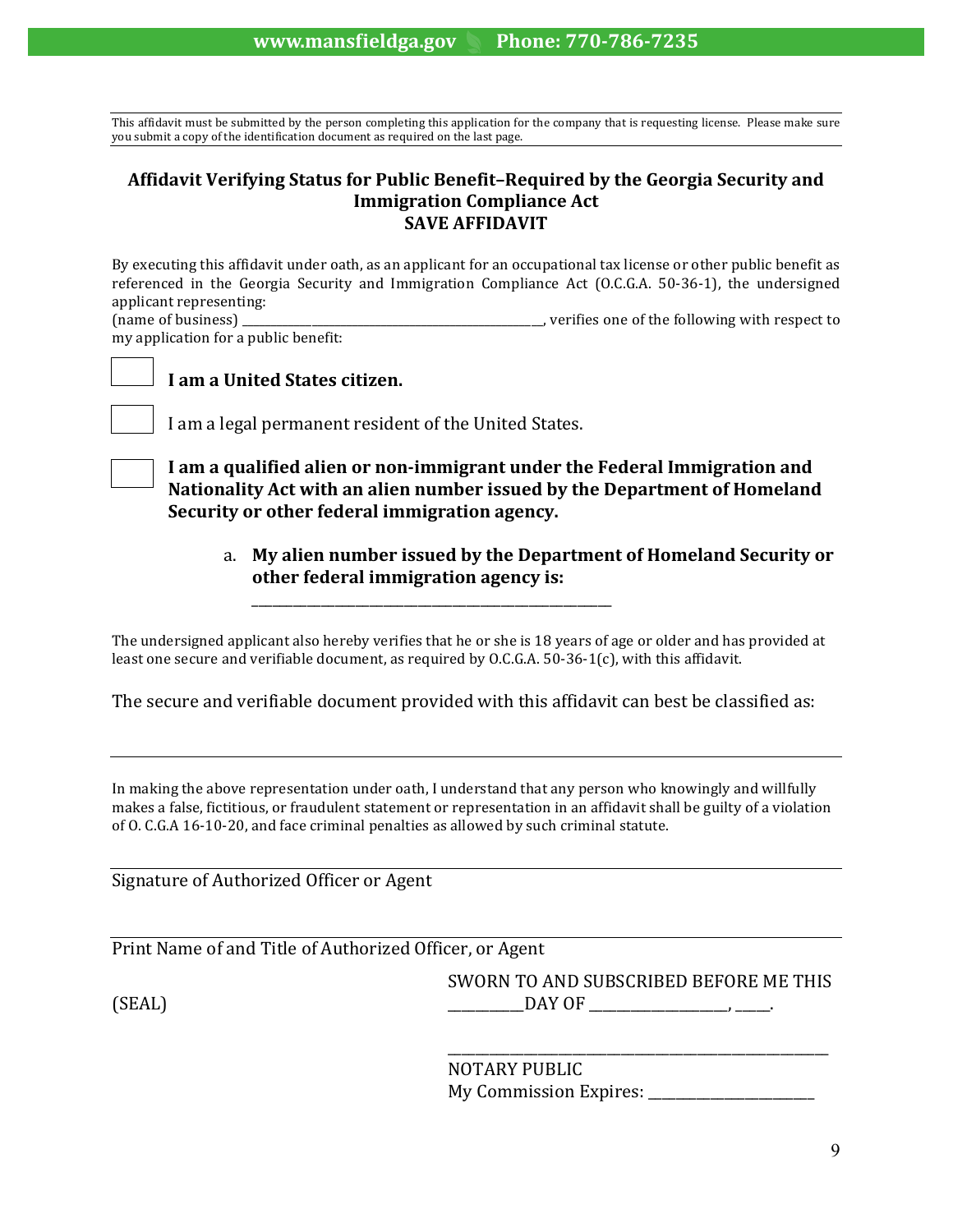#### **Secure and Verifiable Documents Under O.C.G.A. 50-36-2 Issued August 1, 2011 by the Office of the Attorney General, Georgia**

The following list of secure and verifiable documents, published under the authority of O.C.G.A. 50-36-2, contains documents that are verifiable for identification purposes, and documents on this list may not necessarily be indicative of residency or immigration status.

- o A United States passport or passport card
- o A United States military identification card
- $\circ$  A driver's license issued by one of the United States, the District of Columbia, the Commonwealth of Puerto Rico, Guam, the Commonwealth of the Northern Marianas Islands, the United States Virgin Island, American Samoa, or the Swain Islands, provided that it contains a photograph of the bearer or lists sufficient identifying information regarding the bearer, such as name, date of birth, gender, height, eve color, and address to enable the identification of the bearer
- $\circ$  An identification card issued by one of the United States, the District of Columbia, the Commonwealth of Puerto Rico, Guam, the Commonwealth of the Northern Marianas Islands, the United States Virgin Island, American Samoa, or the Swain Islands, provided that it contains a photograph of the bearer or lists sufficient identifying information regarding the bearer, such as name, date of birth, gender, height, eye color, and address to enable the identification of the bearer
- $\circ$  A tribal identification card of a federally recognized Native American tribe, provided that it contains a photograph of the bearer or lists sufficient identifying information regarding the bearer, such as name, date of birth, gender, height, eye color, and address to enable the identification of the bearer. A listing of federally recognized Native American tribes may be found at:

http://www.bia.gov/WhoWeAre/BIA/OIS/TribalGovernmentServices/TribalDirectory/ind ex.htm 

- $\circ$  A United States Permanent Resident Card or Alien Registration Receipt Card
- $\circ$  An Employment Authorization Document that contains a photograph of the bearer
- $\circ$  A passport issued by a foreign government
- $\circ$  A Merchant Mariner Document or Merchant Mariner Credential issued by the United States Coast Guard
- o A Free and Secure Trade (FAST) card
- o A NEXUS card
- o A Secure Electronic Network for Travelers Rapid Inspection (SENTRI) card
- $\circ$  A driver's license issued by a Canadian government authority
- o A Certificate of Citizenship issued by the United States Department of Citizenship and Immigration Services (USCIS) (Form N-560 or Form N-561)
- $\circ$  A Certificate of Naturalization issued by the United States Department of Citizenship and
- o Immigration Services (USCIS) (Form N-550 or Form N-570)
- $\circ$  In addition to the documents listed herein, if, in administering a public benefit or program, an agency is required by federal law to accept a document or other form of identification for proof of or documentation of identity, that document or other form of identification will be deemed a secure and verifiable document solely for that particular program or administration of that particular public benefit.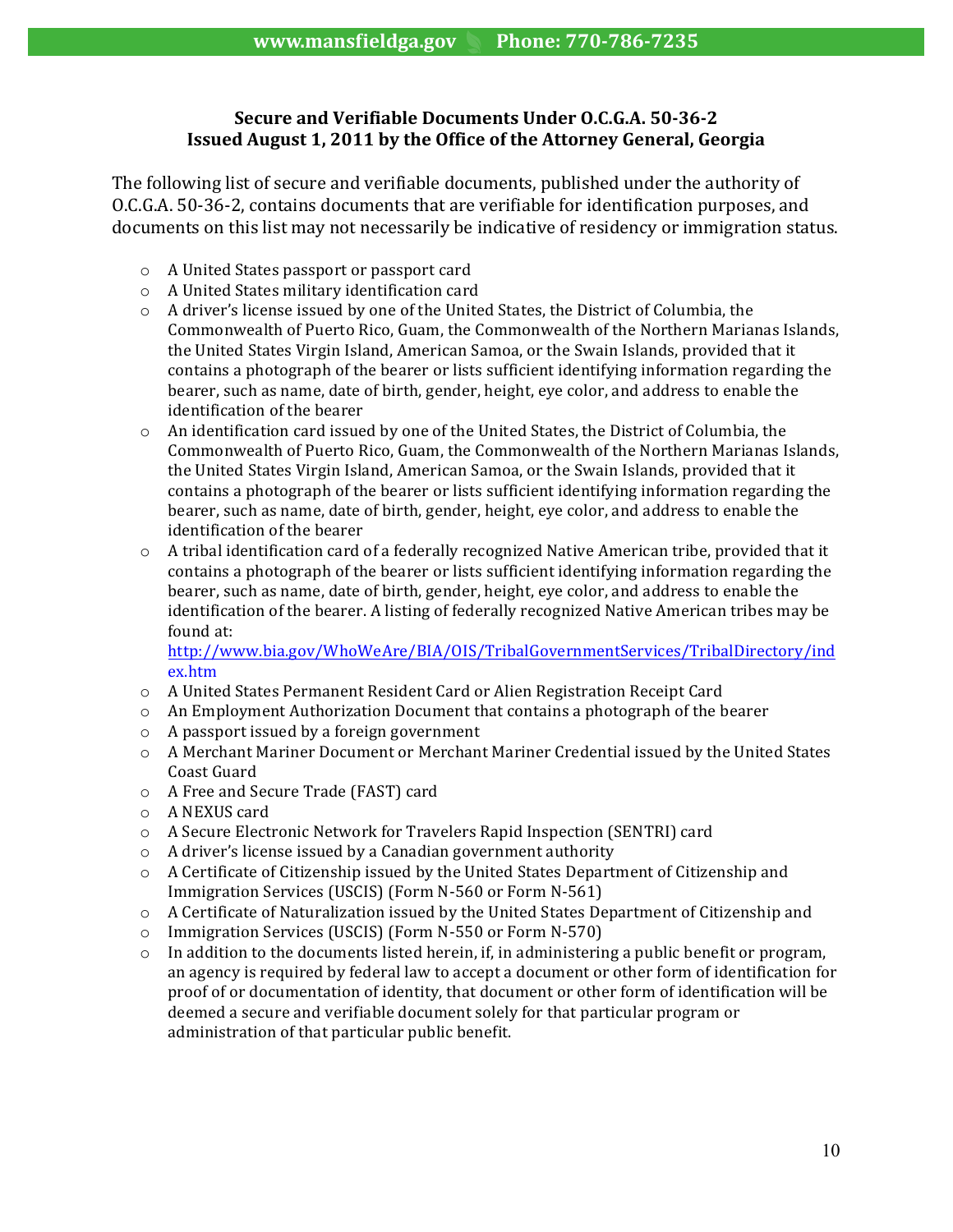#### **NON-CRIMINAL JUSTICE APPLICANT'S PRIVACY RIGHTS**

As an applicant that is the subject of a Georgia only or a Georgia and Federal Bureau of Investigation (FBI) national fingerprint/biometric-based criminal history record check for a non-criminal justice purpose (such as an application for a job or license, immigration or naturalization, security clearance, or adoption), you have certain rights which are discussed below.

- $\Box$  You must be provided written notification that your fingerprints/biometrics will be used to check the criminal history records maintained by the Georgia Crime Information Center (GCIC) and the FBI, when a federal record check is so authorized.
- $\Box$  If your fingerprints/biometrics are used to conduct a FBI national criminal history check, you are provided a copy of the Privacy Act Statement that would normally appear on the FBI fingerprint card.
- $\Box$  If you have a criminal history record, the agency making a determination of your suitability for the job, license, or other benefit must provide you the opportunity to complete or challenge the accuracy of the information in the record.
- $\Box$  The agency must advise you of the procedures for changing, correcting, or updating your criminal history record as set forth in Title 28, Code of Federal Regulations (CFR), Section 16.34.
- $\Box$  If you have a Georgia or FBI criminal history record, you should be afforded a reasonable amount of time to correct or complete the record (or decline to do so) before the agency denies you the job, license or other benefit based on information in the criminal history record.
- $\Box$  In the event an adverse employment or licensing decision is made, you must be informed of all information pertinent to that decision to include the contents of the record and the effect the record had upon the decision. Failure to provide all such information to the person subject to the adverse decision shall be a misdemeanor [O.C.G.A.  $\S 35-3-34(b)$  and  $\S 35-3-34$ 35(b)].

You have the right to expect the agency receiving the results of the criminal history record check will use it only for authorized purposes and will not retain or disseminate it in violation of state and/or federal statute, regulation or executive order, or rule, procedure or standard established by the National Crime Prevention and Privacy Compact Council.

If the employment/licensing agency policy permits, the agency may provide you with a copy of your Georgia or FBI criminal history record for review and possible challenge. If agency policy does not permit it to provide you a copy of the record, information regarding how to obtain a copy of your Georgia, FBI or other state criminal history may be obtained at the GBI website (http://gbi.georgia.gov/obtaining-criminal-history-record-information). 

If you decide to challenge the accuracy or completeness of your Georgia or FBI criminal history record, you should send your challenge to the agency that contributed the questioned information. Alternatively, you may send your challenge directly to GCIC provided the disputed arrest occurred in Georgia. Instructions to dispute the accuracy of your criminal history can be obtained at the GBI website (http://gbi.georgia.gov/obtaining-criminal-history-record-information).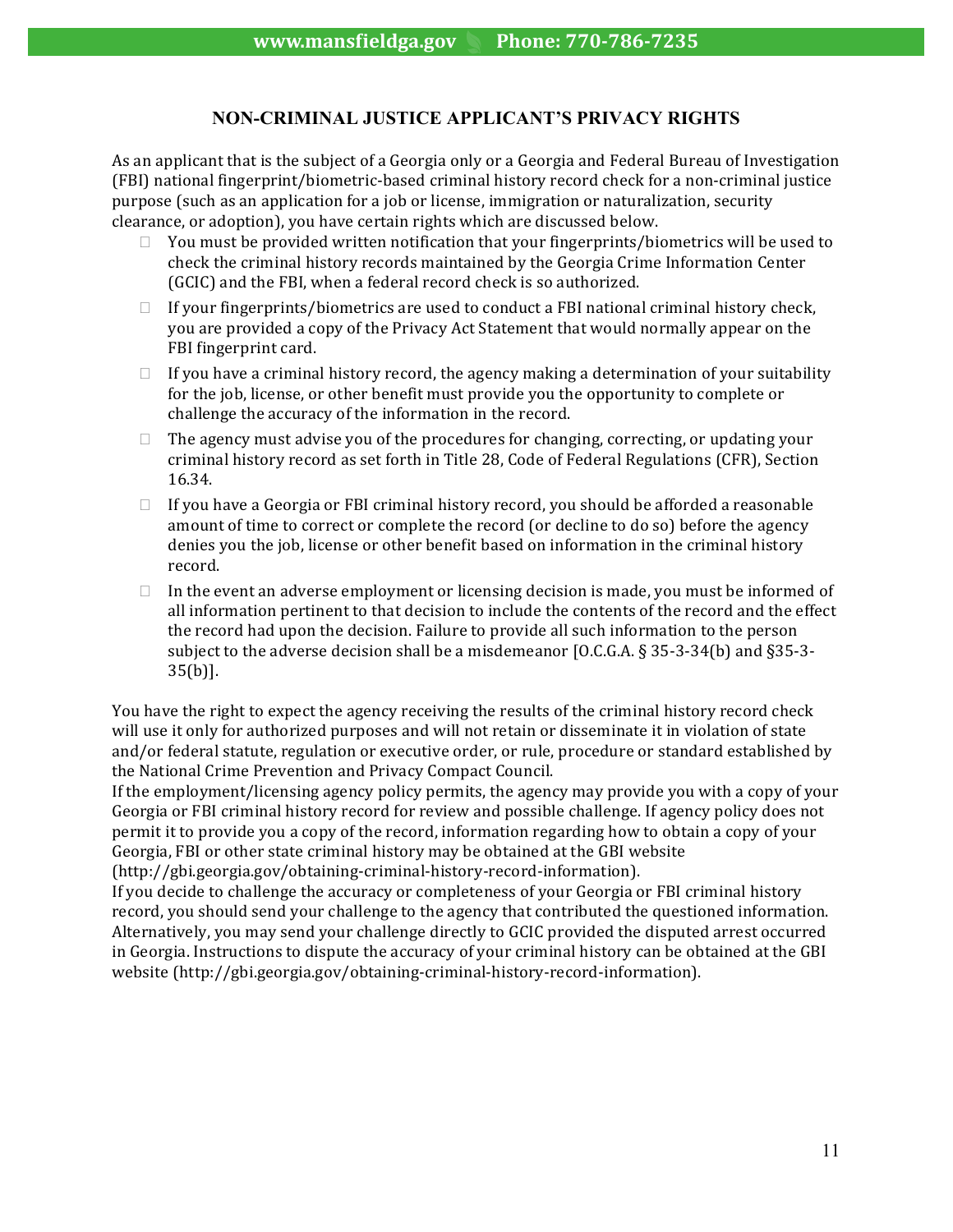#### **PRIVACY ACT STATEMENT**

Authority: The FBI's acquisition, preservation, and exchange of fingerprints and associated information is generally authorized under 28 U.S.C. 534. Depending on the nature of your application, supplemental authorities include Federal statutes, State statutes pursuant to Pub. L. 92-544, Presidential Executive Orders, and federal regulations. Providing your fingerprints and associated information is voluntary; however, failure to do so may affect completion or approval of your application.

Principal Purpose: Certain determinations, such as employment, licensing, and security clearances, may be predicated on fingerprint-based background checks. Your fingerprints and associated information/biometrics may be provided to the employing, investigating, or otherwise responsible agency, and/or the FBI for the purpose of comparing your fingerprints to other fingerprints in the FBI's Next Generation Identification (NGI) system or its successor systems (including civil, criminal, and latent fingerprint repositories) or other available records of the employing, investigating, or otherwise responsible agency. The FBI may retain your fingerprints and associated information/biometrics in NGI after the completion of this application and, while retained, your fingerprints may continue to be compared against other fingerprints submitted to or retained by NGI. 

Routine Uses: During the processing of this application and for as long thereafter as your fingerprints and associated information/biometrics are retained in NGI, your information may be disclosed pursuant to your consent, and may be disclosed without your consent as permitted by the Privacy Act of 1974 and all applicable Routine Uses as may be published at any time in the Federal Register, including the Routine Uses for the NGI system and the FBI's Blanket Routine Uses. Routine uses include, but are not limited to, disclosures to: employing, governmental or authorized nongovernmental agencies responsible for employment, contracting, licensing, security clearances, and other suitability determinations; local, state, tribal, or federal law enforcement agencies; criminal justice agencies; and agencies responsible for national security or public safety.